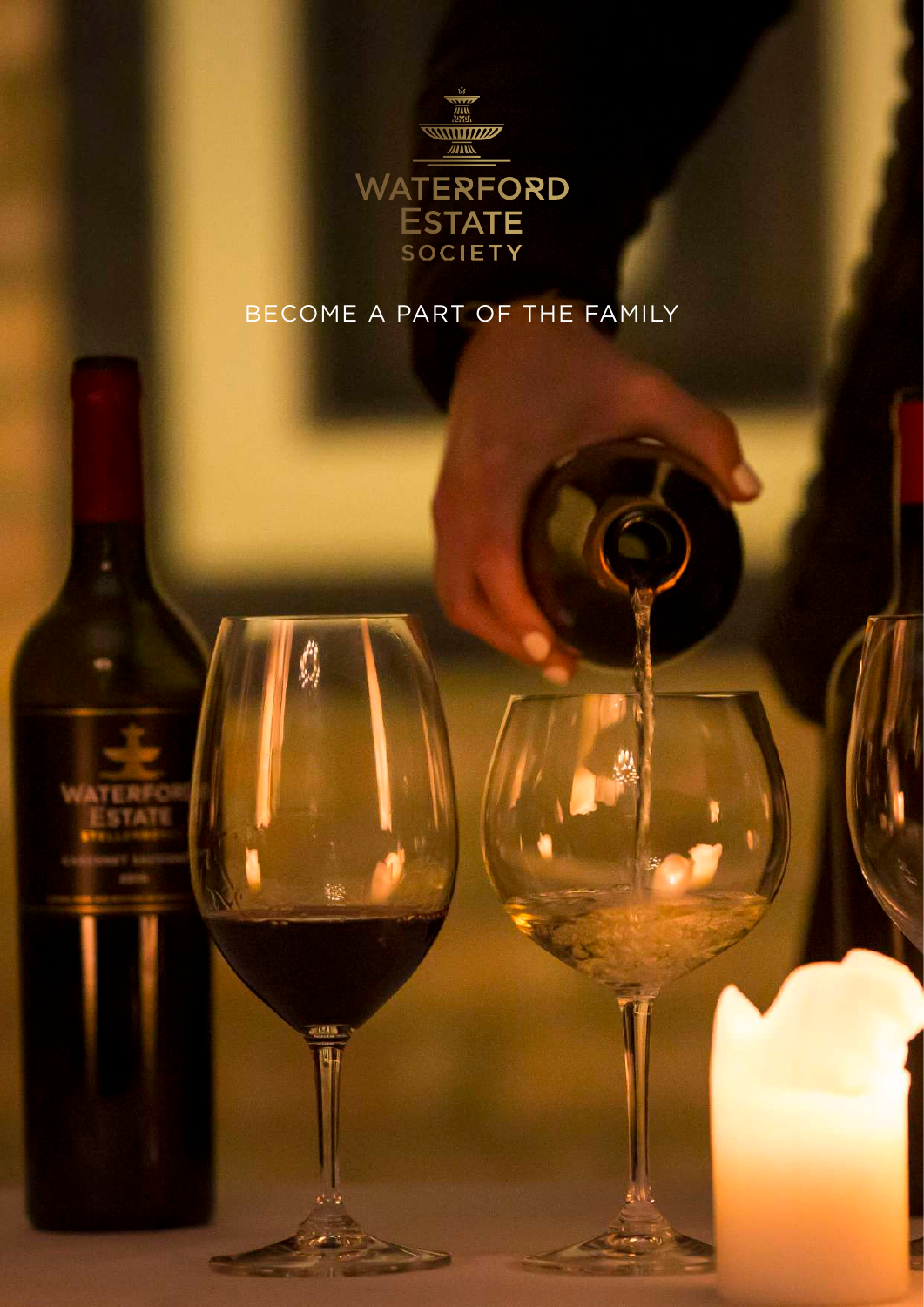## BOUND BY ADVENTURE PROSPERITY | CAMARADERIE | SINCERITY A SOCIETY

The Waterford Estate Society was established to foster a connection with those who appreciate our wines and simultaneously offer several exclusive benefits.

Through this membership you're able to learn more about the winemaking process and have the opportunity to be part of our vine to wine process.